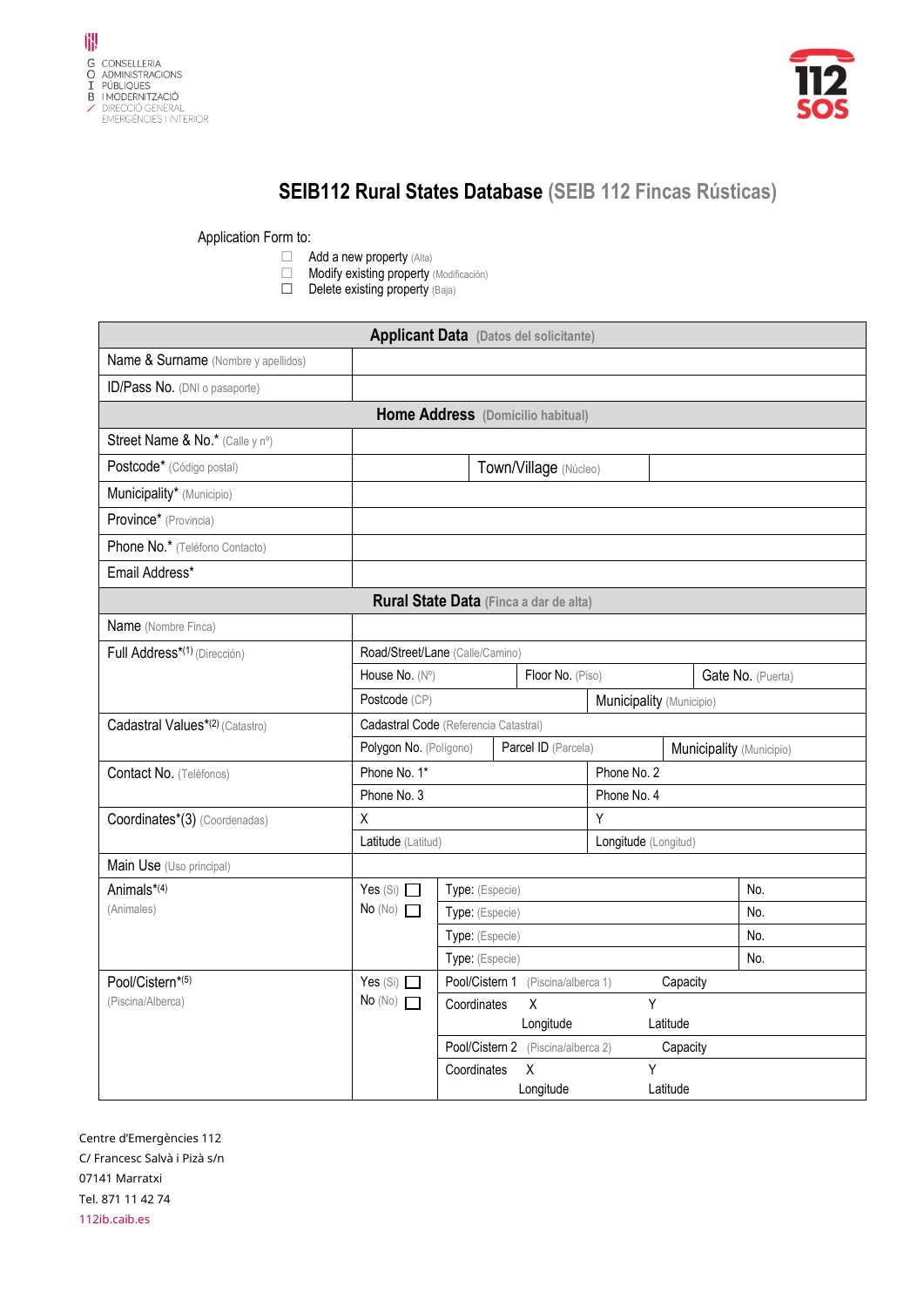

| Tanks *(6) (Depósitos)                                 | Yes $(Si)$ | Tank 1 (Depósito 1)         |                     |  |  |  |
|--------------------------------------------------------|------------|-----------------------------|---------------------|--|--|--|
|                                                        | No (No)    | Capacity (Capacidad)        | Product* (Producto) |  |  |  |
|                                                        |            | Coordinates<br>$\mathsf{X}$ | Υ                   |  |  |  |
|                                                        |            | Longitude                   | Latitude            |  |  |  |
|                                                        |            | Tank 2 (Depósito 2)         |                     |  |  |  |
|                                                        |            | Capacity (Capacidad)        | Product* (Producto) |  |  |  |
|                                                        |            | Coordinates<br>X            | Υ                   |  |  |  |
|                                                        |            | Longitude                   | Latitude            |  |  |  |
| Directions or signs (to get to the property)* $\sigma$ |            |                             |                     |  |  |  |
| (Indicaciones y/o señalización (como acceder))         |            |                             |                     |  |  |  |
|                                                        |            |                             |                     |  |  |  |
|                                                        |            |                             |                     |  |  |  |
|                                                        |            |                             |                     |  |  |  |
|                                                        |            |                             |                     |  |  |  |
|                                                        |            |                             |                     |  |  |  |

*\* Required fields*

*Address (1) If there is not an accurate address, leave it blank and fill the cadastral values only. This information is compulsory when there are no cadastral values.*

*Cadastral Values (2) This information is required when there is not a proper address. The cadastral code is not compulsory, but the polygon number, parcel ID and municipality are required.*

*State Coordinates (3) Required data only in X,Y or Longitude, Latitude.*

*Animals (4) The presence or absence of animals is important in case of emergency intervention or evacuation.*

*Pool/Cistern (5) The presence or absence of pools or water cisterns is important in case of fire intervention.*

*Tanks (6) The presence or absence of tanks is important in case of emergency intervention.*

*Directions or signs (7) If you have a .kml file with the accurate location or access route, please send it by e-mail attached to this form.*

The applicant declares to know and agree to inform the 112 Emergency Service of any changes regarding the above mentioned information.

| <b>Date</b> (Fecha) | <b>Applicant Signature</b> (Firma del solicitante) |
|---------------------|----------------------------------------------------|
|                     |                                                    |
|                     |                                                    |
|                     |                                                    |
|                     |                                                    |

Centre d'Emergències 112 C/ Francesc Salvà i Pizà s/n 07141 Marratxi Tel. 871 11 42 74 112ib.caib.es 2